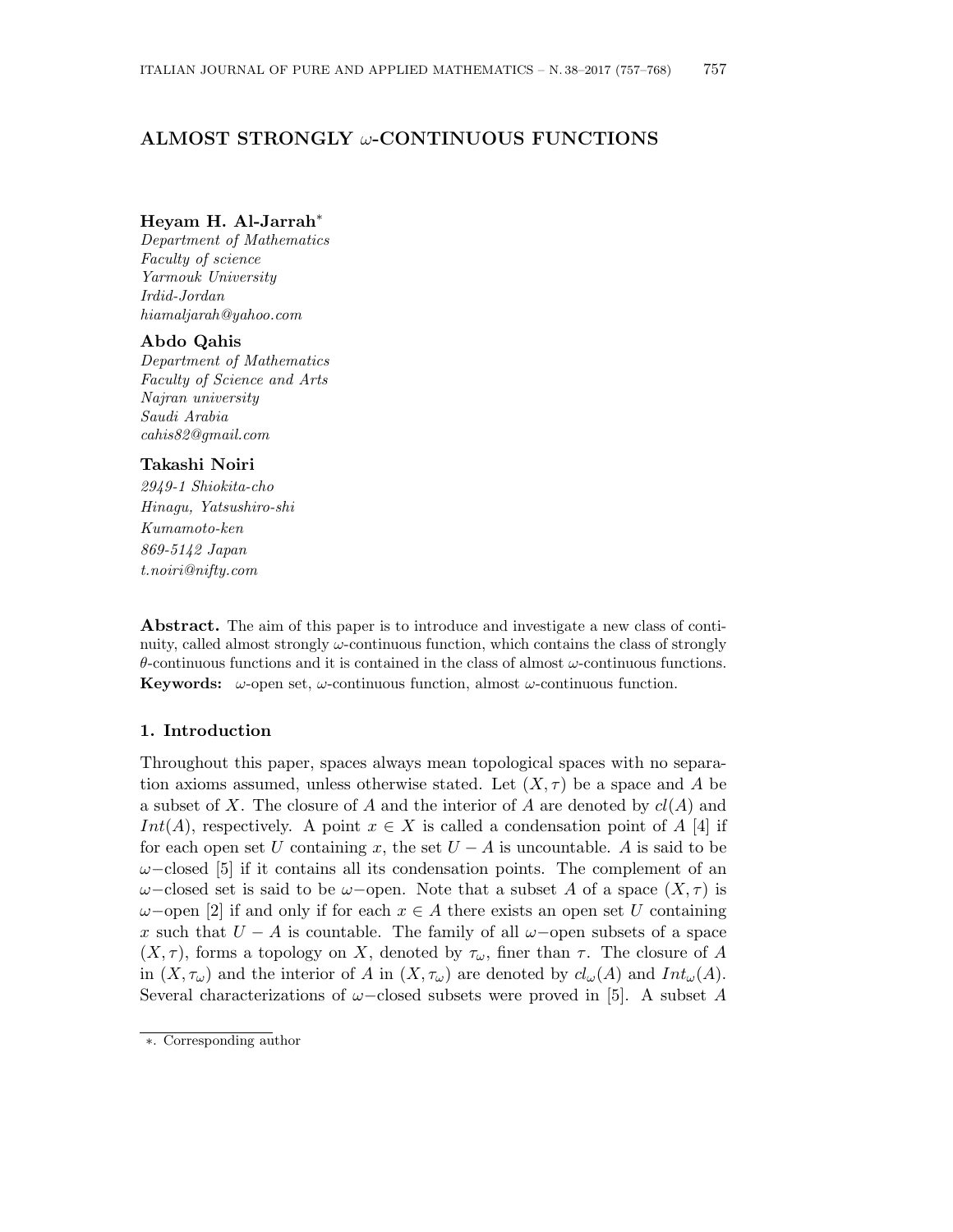is said to be regular open [11] (resp. regular closed) if  $Int(cl(A)) = A$  (resp.  $cl(Int(A)) = A).$ 

A point  $x \in X$  is called a  $\delta$ -cluster [12] (resp.  $\theta_{\alpha\omega}$ -cluster [3]) point of A if  $A \cap Int(cl(U)) \neq \phi$  (resp.  $A \cap cl(U) \neq \phi$ ) for each open (resp.  $\omega$ -open) set U containing x. The set of all  $\delta$ -cluster (resp.  $\theta_{\alpha\omega}$ -cluster) points of A is called the δ-closure (resp. the  $\theta_{\infty}$ -closure) of A and is denoted by  $[A]_{\delta}$  (resp.  $[A]_{\theta_{\infty}}$ ). If  $[A]_{\delta} = A$  (resp.  $[A]_{\theta_{\text{ow}}} = A$ ), then A is said to be  $\delta$ -closed (resp.  $\theta_{\text{ow}}$ -closed). The complement of a  $\delta$ -closed (resp.  $\theta_{\alpha\omega}$ -closed) set is said to be  $\delta$ -open (resp.  $\theta_{\alpha\omega}$ -open).

A subset A of a space X is said to be an  $H$ -set [12] or quasi H-closed relative to X [8] if for every cover  $\{U_{\alpha} : \alpha \in \Delta\}$  of A by open sets of X, there exists a finite subset  $\Delta_{\circ}$  of  $\Delta$  such that  $A \subseteq \bigcup \{ cl(U_{\alpha}) : \alpha \in \Delta_{\circ} \}$ . A space X is said to be quasi H-closed [8] if the set X is quasi H-closed relative to X. Quasi  $H$ -closed Hausdorff spaces are usually said to be  $H$ -closed.

For a nonempty set X,  $\tau_{dis}$  will denote the discrete topology on X. R and Q denote the sets of all real numbers and rational numbers. Finally if  $(X, \tau)$  and  $(Y, \sigma)$  are two space, then  $\tau \times \sigma$  will denote the product topology on  $X \times Y$ .

**Definition 1.1.** A function  $f : (X, \tau) \to (Y, \sigma)$  is said to be  $\delta$ -continuous [7] (resp. almost continuous [9], strongly  $\theta$ -continuous [7]) if for each  $x \in X$  and each open set V containing  $f(x)$ , there exists an open set U of x such that  $f(Int(cl(U))) \subseteq Int(cl(V))$  (resp.  $f(U) \subseteq Int(cl(V)), f(cl(U)) \subseteq V$ ).

**Definition 1.2.** A function  $f : (X, \tau) \to (Y, \sigma)$  is said to be  $\omega$ -continuous [6] (resp. weakly  $\omega$ -continuous [1], almost  $\omega$ -continuous [1]) if for each  $x \in X$  and each open set V of Y containing  $f(x)$  there exists an  $\omega$ -open set U containing x such that  $f(U) \subseteq V$  (resp.  $f(U) \subseteq cl(V)$ ,  $f(U) \subseteq Int(cl(V))$ ).

**Definition 1.3.** A space  $(X, \tau)$  is said to be  $\omega - T_2[1]$  (resp.  $\omega$ -Uryshon [1]) if for each pair of distinct points x and y in X, there exist  $\omega$ -open sets U and V containing x and y, respectively, such that  $U \cap V = \phi$  (resp.  $cl_{\omega}(U) \cap cl_{\omega}(V) = \phi$ ).

**Proposition 1.4.** [3] Let A be a subset of a space  $(X, \tau)$ , A is  $\theta_{\alpha\omega}$ -open if and only if for each  $x \in A$  there exists an  $\omega$ -open set U containing x such that  $cl(U) \subseteq A$ .

**Lemma 1.5.** [2] Let A be a subset of a space  $(X, \tau)$ . Then:

- i.  $(\tau_{\omega})_{\omega} = \tau_{\omega}$ .
- ii.  $(\tau_A)_{\omega} = (\tau_{\omega})_A$ .

#### 2. Almost strongly  $\omega$ -continuous functions

**Definition 2.1.** A function  $f : (X, \tau) \to (Y, \sigma)$  is said to be almost strongly  $\omega$ -continuous if for each  $x \in X$  and each open set V of Y containing  $f(x)$ , there exists an  $\omega$ -open set U containing x such that  $f(cl(U)) \subseteq Int(cl(V))$ .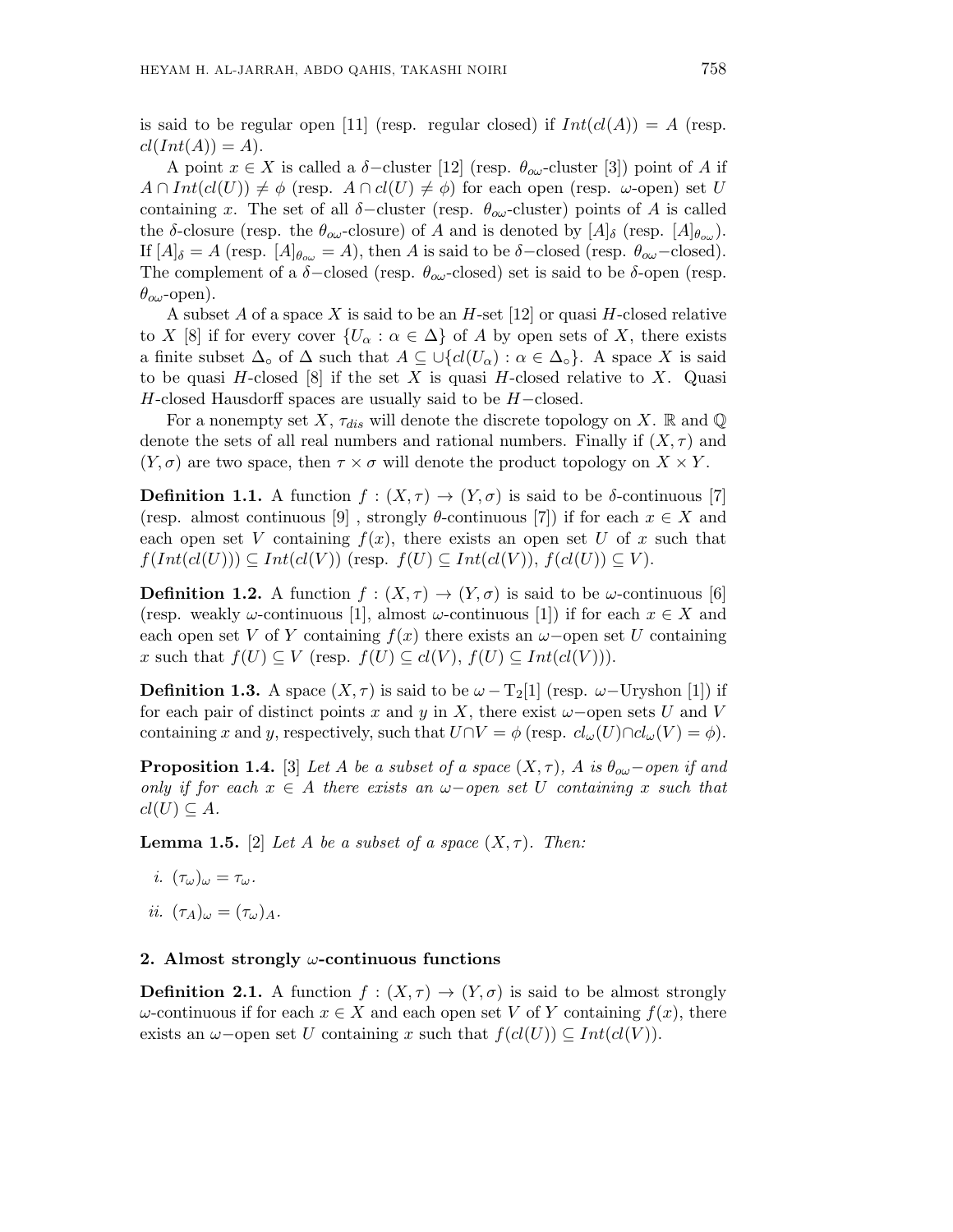Clearly, the following diagram follows immediately from the definitions and facts.

Continuous  $\rightarrow \omega$ -continuous  $\rightarrow$  almost  $\omega$ -continuous  $\rightarrow$  weakly  $\omega$ -continuous ↑ ↑ Strongly  $\theta$ -continuous  $\rightarrow$  almost strongly  $\omega$ -continuous

Note that almost strong  $\omega$ -continuity and continuity (resp.  $\omega$ -continuity) are independent of each other as the following examples show.

**Example 2.2.** Let  $X = \{a, b, c, d\}$  with the topology  $\tau = \{\phi, X, \{c\}, \{a, b\}, \{a, b, c\}\}\$ and let  $Y = \{p, q, r\}$  with the topology  $\sigma = \{\phi, Y, \{p\}, \{q\}, \{p, q\}\}\$ . Define a function  $f : (X, \tau) \to (Y, \sigma)$  as follows:

$$
f(x) = \begin{cases} p : x = a, b \\ r : x = c, d \end{cases}
$$

.

.

Then f is continuous (hence,  $\omega$ -continuous) but it is not almost strongly  $\omega$ continuous at  $x = a$ .

**Example 2.3.** Let  $X = \mathbb{R}$  with the topologies  $\tau = \tau_u$  and  $\sigma = {\phi, \mathbb{R}, \mathbb{R} - \{0\}\},\$ where  $\tau_u$  is the standard topology. Let  $f : (X, \tau) \to (X, \sigma)$  be the function defined by

$$
f(x) = \begin{cases} 0, & x \in \mathbb{R} - \mathbb{Q} \\ 1, & x \in \mathbb{Q} \end{cases}
$$

Then f is not  $\omega$ -continuous since  $V = \mathbb{R} - \{0\} \in \sigma$ , but  $f^{-1}(V) = \mathbb{Q} \notin \tau_{\omega}$ . On the other hand, f is almost strongly  $\omega$ -continuous.

Next, several characterizations of almost strongly  $\omega$ -continuous functions are obtained.

**Theorem 2.4.** For a function  $f : (X, \tau) \to (Y, \sigma)$ , the following are equivalent:

- i. f is almost strongly  $\omega$ -continuous.
- ii. The inverse image of a regular open set in  $(Y, \sigma)$  is  $\theta_{\alpha\omega}$ -open in  $(X, \tau)$ .
- iii. The inverse image of a regular closed set in  $(Y, \sigma)$  is  $\theta_{\alpha\omega}$ -closed in  $(X, \tau)$ .
- iv. For each  $x \in X$  and each regular open set V in  $(Y, \sigma)$  containing  $f(x)$ , there exists an  $\omega$ -open set U in  $(X, \tau)$  containing x such that  $f(cl(U)) \subseteq V$ .
- v. The inverse image of a  $\delta$ -open set in  $(Y, \sigma)$  is  $\theta_{\alpha\omega}$ -open in  $(X, \tau)$ .
- vi. The inverse image of a  $\delta$ -closed set in  $(Y, \sigma)$  is  $\theta_{\alpha\omega}$ -closed in  $(X, \tau)$ .
- vii.  $f([A]_{\theta_{o\omega}}) \subset [f(A)]_{\delta}$  for each subset A of X.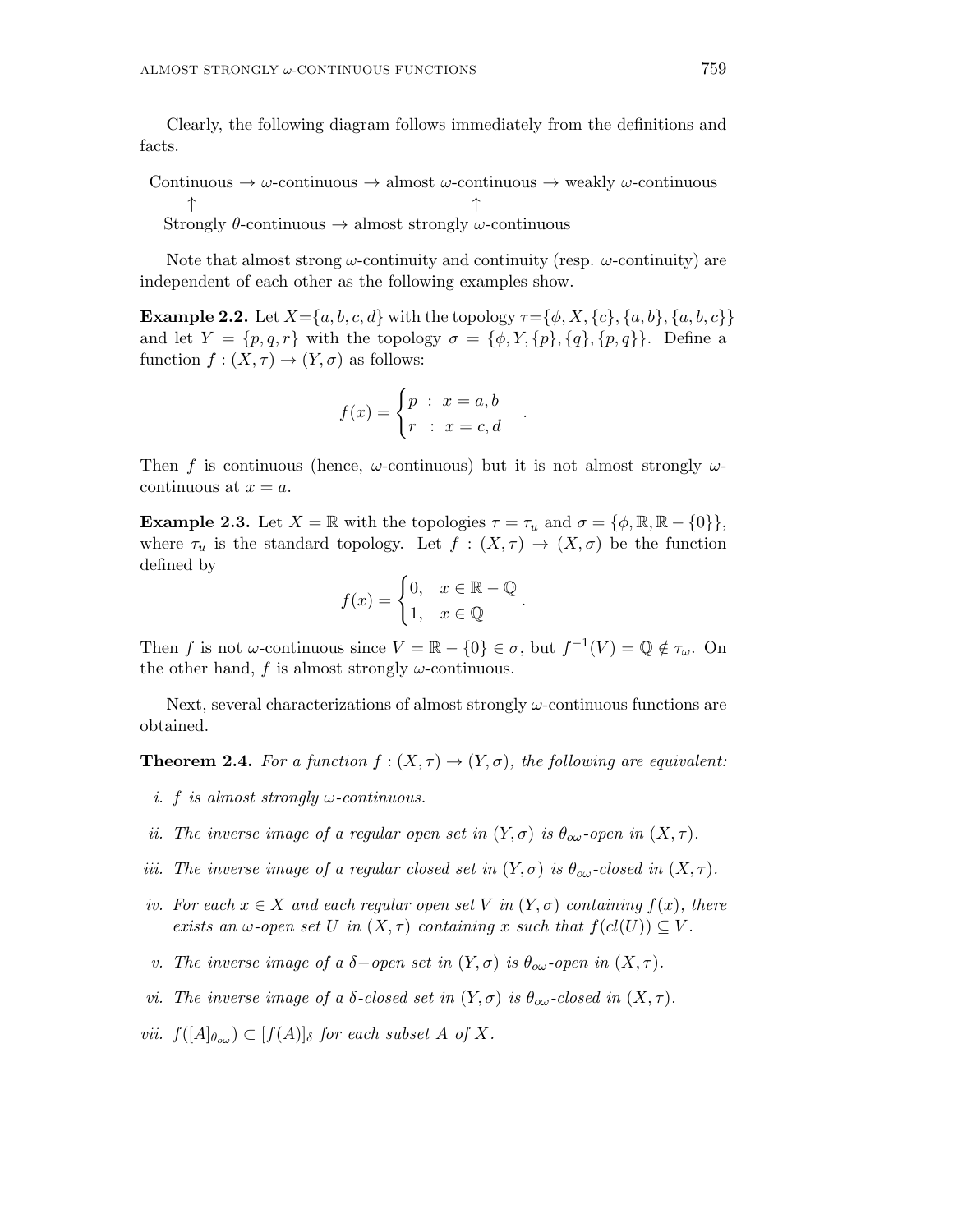viii.  $[f^{-1}(B)]_{\theta_{o\omega}} \subset f^{-1}([B]_{\delta})$  for each subset B of Y.

**Proof.** (i $\rightarrow$ ii) Let V be any regular open set in  $(Y, \sigma)$  and  $x \in f^{-1}(V)$ . Then  $f(x) \in V$  and there exists an  $\omega$ -open set U in  $(X, \tau)$  containing x such that  $f(cl(U)) \subset V$ . Thus  $x \in U \subseteq cl(U) \subseteq f^{-1}(V)$  and hence, by Proposition 1.4,  $f^{-1}(V)$  is  $\theta_{o\omega}$ -open.

(ii→iii) Let F be any regular closed set in  $(Y, \sigma)$ . By (ii),  $f^{-1}(F) = X$  $f^{-1}(Y - F)$  is  $\theta_{o\omega}$ -closed in X.

(iii→iv) Let  $x \in X$  and V be any regular open set in  $(Y, \sigma)$  containing  $f(x)$ . By (iii),  $f^{-1}(Y - V) = X - f^{-1}(V)$  is  $\theta_{\alpha\omega}$ -closed in  $(X, \tau)$ . Since  $f^{-1}(V)$  is a  $\theta_{\alpha\omega}$ -open set containing x, by Proposition 1.4, there exists an  $\omega$ -open set U containing x such that  $cl(U) \subseteq f^{-1}(V)$ ; hence  $f(cl(U)) \subseteq V$ .

 $(iv \rightarrow v)$  Let V be a  $\delta$ -open set in  $(Y, \sigma)$  and  $x \in f^{-1}(V)$ . There exists a regular open set G in  $(Y, \sigma)$  such that  $f(x) \in G \subseteq V$ . By (iv), there exists an  $\omega$ -open set U containing x such that  $f(cl(U)) \subseteq G$ . Therefore, we obtain  $x \in U \subseteq cl(U) \subseteq f^{-1}(V)$ . Hence, by Proposition 1.4,  $f^{-1}(V)$  is  $\theta_{\alpha\omega}$ -open in  $(X, \tau)$ .

(v $\rightarrow$ vi) Let F be a δ-closed set in  $(Y, \sigma)$ . By (v) we have  $f^{-1}(F) = X$  $f^{-1}(Y - E)$  is  $\theta_{o\omega}$ -closed in  $(X, \tau)$ .

(vi→vii) Let A be a subset of X. Since  $[f(A)]_\delta$  is  $\delta$ -closed in  $(Y, \sigma)$ , by (vi),  $f^{-1}([f(A)]_\delta)$  is  $\theta_{\infty}$ -closed in  $(X,\tau)$ . Let  $x \notin f^{-1}([f(A)]_\delta)$ . Then for some  $\omega$ -open set U in  $(X, \tau)$  containing x,  $cl(U) \cap f^{-1}([f(A)]_{\delta}) = \phi$  and hence  $cl(U) \cap A = \phi$ . So  $x \notin [A]_{\theta_{ow}}$ . Therefore, we have  $f([A]_{\theta_{ow}}) \subseteq [f(A)]_{\delta}$ .

(vii $\rightarrow$ viii) Let B be a subset of Y. By (vii) we have  $f([f^{-1}(B)]_{\theta_{o\omega}}) \subseteq [B]_{\delta}$ and hence  $[f^{-1}(B)]_{\theta_{ow}} \subseteq f^{-1}([B]_{\delta}).$ 

(viii→i) Let  $x \in X$  and V be an open set in  $(Y, \sigma)$  containing  $f(x)$ . Then  $G = Y - Int(cl(V))$  is regular closed and hence  $\delta$ -closed in  $(Y, \sigma)$ . By (viii),  $[f^{-1}(G)]_{\theta_{o\omega}} \subseteq f^{-1}(G)$  and hence  $f^{-1}(G)$  is  $\theta_{o\omega}$ -closed in  $(X,\tau)$ . Therefore,  $f^{-1}(Int(cl(V)))$  is a  $\theta_{o\omega}$ -open set in  $(X, \tau)$  containing x. By Proposition 1.4 there exists an  $\omega$ -open set U containing x such that  $x \in U \subseteq cl(U) \subseteq$  $f^{-1}(Int(cl(V)))$ . Therefore, we obtain  $f(cl(U)) \subseteq Int(cl(V))$ . This show that f is almost strongly  $\omega$ −continuous.  $\Box$ 

Note that the family of all  $\theta_{\alpha\omega}$ -open [3] (resp. δ-open [12]) sets in a space  $(X, \tau)$  form a topology for X which is denoted by  $\tau_{\theta_{\alpha\omega}}$  (resp.  $\tau_{\delta}$ ).

**Theorem 2.5.** For a function  $f : (X, \tau) \to (Y, \sigma)$ , the following are equivalent:

i.  $f : (X, \tau) \to (Y, \sigma)$  is almost strongly  $\omega$ -continuous.

ii.  $f: (X, \tau_{\theta_{\text{ow}}}) \to (Y, \sigma)$  is almost continuous.

iii.  $f: (X, \tau_{\theta_{\alpha}}) \to (Y, \sigma_{\delta})$  is continuous.

**Proof.** (i $\rightarrow$ ii) Let V be any regular open set in  $(Y, \sigma)$ . By Theorem 2.4  $f^{-1}(V)$ is  $\theta_{\alpha\omega}$ -open in  $(X,\tau)$  and hence open in  $(X,\tau_{\theta_{\alpha\omega}})$ , it follows from Theorem 2.2 of [9] that  $f$  is almost continuous.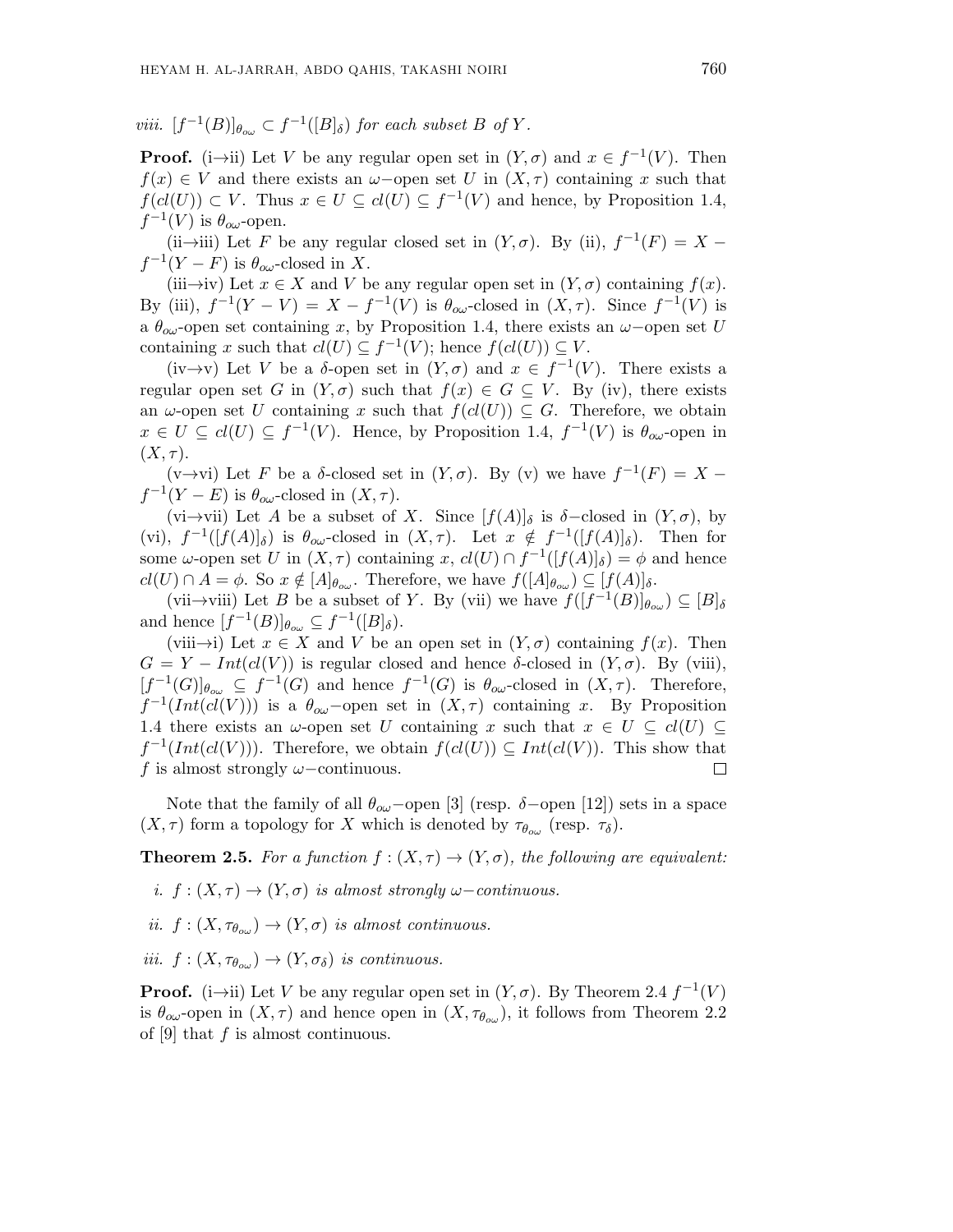(ii→iii) Let V be an open in  $(Y, \sigma_{\delta})$ . Then V is  $\delta$ -open in  $(Y, \sigma)$  and it is the union of regular open sets in  $(Y, \sigma)$ . By (ii),  $f^{-1}(V)$  is open in  $(X, \tau_{\theta_{\alpha\omega}})$ . Therefore,  $f: (X, \tau_{\theta_{\alpha\omega}}) \to (Y, \sigma_{\delta})$  is continuous.

(iii→i) Let V be a regular open set in  $(Y, \sigma)$ . Since V is open in  $(Y, \sigma_{\delta})$ , by (iii),  $f^{-1}(V)$  is  $\theta_{\infty}$ -open in  $(X, \tau)$  and hence by Theorem 2.4, f is almost strongly  $\omega$ -continuous.  $\Box$ 

The composition of two almost strongly ω−continuous functions need not be almost strongly  $\omega$ –continuous as the following examples shows.

**Example 2.6.** Let  $X = \mathbb{R}$ ,  $Y = \{0, 1\}$  and  $Z = \{1, 2, 3\}$  with the topologies  $\tau = {\phi, X, \mathbb{Q}}, \sigma = {\phi, Y, \{0\}}, \rho = {\phi, Z, \{1\}, \{2\}, \{1, 2\}}$  defined on X, Y and Z respectively. Let  $f : (X, \tau) \to (Y, \sigma)$  be the function defined by

$$
f(x) = \begin{cases} 0, & x \in \mathbb{R} - \mathbb{Q} \\ 1, & x \in \mathbb{Q} \end{cases}
$$

and let  $g: (Y, \sigma) \to (Z, \rho)$  be the function defined by

$$
g(y) = \begin{cases} 1, & y = 1 \\ 3, & y = 0 \end{cases}.
$$

Then f and g are almost strongly  $\omega$ -continuous. However  $g \circ f$  is not almost strongly  $\omega$ –continuous at  $x \in \mathbb{Q}$ . For more clarify, let  $x \in \mathbb{Q} \subseteq X$ ,  $(q \circ f)(x) =$  $g(f(x)) = g(1) = 1 \in V = \{1\} \in \rho$ . Now for every  $\omega$ -open set W containing x,  $cl(W) = \mathbb{R}$ , therefore  $(g \circ f)(cl_{\rho}(W)) = g(f(\mathbb{R})) = g({0, 1}) = {1, 3} \not\subset {1}.$ 

**Theorem 2.7.** Let  $f : (X, \tau) \to (Y, \sigma)$  and  $g : (Y, \sigma) \to (Z, \rho)$  be functions. Then the following hold:

- a.  $q \circ f$  is almost strongly  $\omega$ -continuous if f is almost strongly  $\omega$ -continuous and  $g$  is  $\delta$ -continuous.
- b.  $q \circ f$  is almost strongly  $\omega$ -continuous if f is almost strongly  $\omega$ -continuous and g is continuous and open.
- c. Let  $p:(X\times Y,\tau\times\sigma)\to (X,\tau)$  be the projection function. If  $(f\circ p)$  is almost strongly  $\omega$ -continuous, then f is almost strongly  $\omega$ -continuous.

**Proof.** The proof of a. follows immediately from Definitions 1.1 and 2.1. Thus we prove only part b and c.

b) Let  $x \in X$  and V be any open set in  $(Z, \rho)$  such that  $(g \circ f)(x) \in V$ . Therefore  $f(x) \in g^{-1}(V)$  which is open in  $(Y, \sigma)$ . Since f is almost strongly ω-continuous, there exists an ω-open set W in  $(X,τ)$  such that  $x ∈ W$  and  $f(cl(W)) \subseteq Int(cl(g^{-1}(V)))$ . Therefore  $(g \circ f)(cl(W)) = g(Int(cl(g^{-1}(V)))) \subseteq$  $Int(cl(V))$ .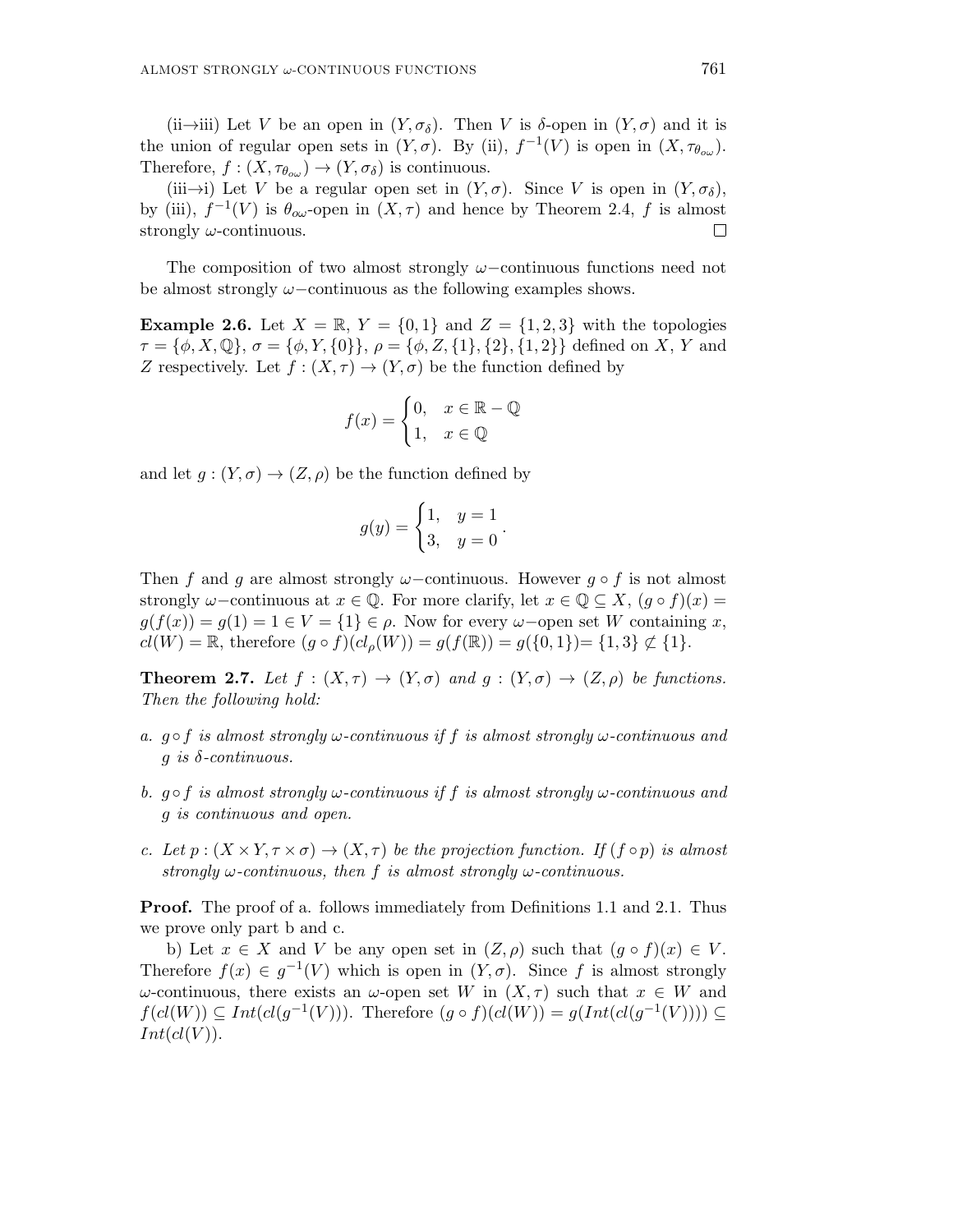c) Let  $x \in X$  and V be any open set in  $(Y, \sigma)$  such that  $f(x) \in V$ . Choose  $y \in Y$ . Then  $(f \circ p)(x, y) = f(x) \in V$ . Since  $(f \circ p)$  is almost strongly  $\omega$ continuous, there exists an  $\omega$ -open set W in  $X \times Y$  such that  $(x, y) \in W$  and  $(f \circ p)(cl_{\tau \times \sigma}(W)) \subseteq Int_{\sigma}(cl_{\sigma}(V))$ . Since  $(x, y) \in W$ , choose  $W_1 \in (X, \tau_{\omega})$  and  $W_2 \in (Y, \sigma_\omega)$  such that  $x \in W_1, y \in W_2$  and  $(x, y) \in W_1 \times W_2 \subseteq W$  and so  $(f \circ p)(cl_{\tau \times \sigma}(W_1 \times W_2)) = f(cl(W_1)) \subseteq (f \circ p)(cl_{\tau \times \sigma}(W)) \subseteq Int(cl(V)).$  Thus  $f(cl_{\tau}(W_1)) \subseteq Int(cl(V))$  and so f is almost strongly  $\omega$ -continuous.  $\Box$ 

To show that the assumption q is a continuous open function in part (b) of Theorem 2.7 is essential and that the projection function  $p$  in the same theorem part (c) can not be replaced by arbitrary open continuous function we consider the following examples.

**Example 2.8.** Let  $X = \mathbb{R}$  with the topologies  $\rho = \{\phi, \mathbb{R}, \mathbb{Q}\}\$  and  $\tau = \{U \subseteq \mathbb{R}\}\$ :  $\mathbb{Q} \subseteq U$   $\cup$  { $\phi$ } and let  $Y = \{0, 1, 2\}$  with the topology  $\sigma = \{\phi, Y, \{0\}, \{1, 2\}\}.$ Let  $f: (X, \rho) \to (Y, \sigma)$  be the function defined by

$$
f(x) = \begin{cases} 1, & x \in \mathbb{R} - \mathbb{Q} \\ 0, & x \in \mathbb{Q} \end{cases}
$$

and  $g: (X, \tau) \to (X, \rho)$  be the function defined by

$$
g(x) = \begin{cases} 1, & x \in \mathbb{R} - \mathbb{Q} \\ x, & x \in \mathbb{Q} \end{cases}.
$$

Then q is open and continuous but f is not almost strongly  $\omega$ -continuous. Note that  $g^{-1}(\mathbb{Q}) = \mathbb{Q} \in \tau$  and  $g^{-1}(\mathbb{R}) = \mathbb{R}$ , so we get that g is continuous and for every open set U in  $(X, \tau)$ ,  $g(U) = \mathbb{Q} \in \rho$  therefore g is open. Now  $(f \circ g)(x) = 0$ for every  $x \in X$  and so  $(f \circ g)$  is almost strongly  $\omega$ -continuous.

**Example 2.9.** Let  $X = \mathbb{R}$  with the topology  $\rho = {\phi, \mathbb{R}, \mathbb{Q}}$ , let  $Y = {0, 1}$ with the topology  $\sigma = {\phi, Y, \{0\}}$  and let  $Z = {0, 1, 2}$  with the topology  $\tau = {\phi, Z, \{0\}, \{1, 2\}}.$  Let  $f : (X, \rho) \to (Y, \sigma)$  be the function defined by

$$
f(x) = \begin{cases} 0, & x \in \mathbb{R} - \mathbb{Q} \\ 1, & x \in \mathbb{Q} \end{cases}
$$

and let  $g:(Y,\sigma)\to(Z,\tau)$  defined by

$$
g(y) = \begin{cases} 2, & y = 0 \\ 1, & y = 1 \end{cases}.
$$

Then f is almost strongly  $\omega$ -continuous, q is continuous function but not open and  $(g \circ f)$  is not almost strongly  $\omega$ -continuous at  $x \in \mathbb{Q}$ .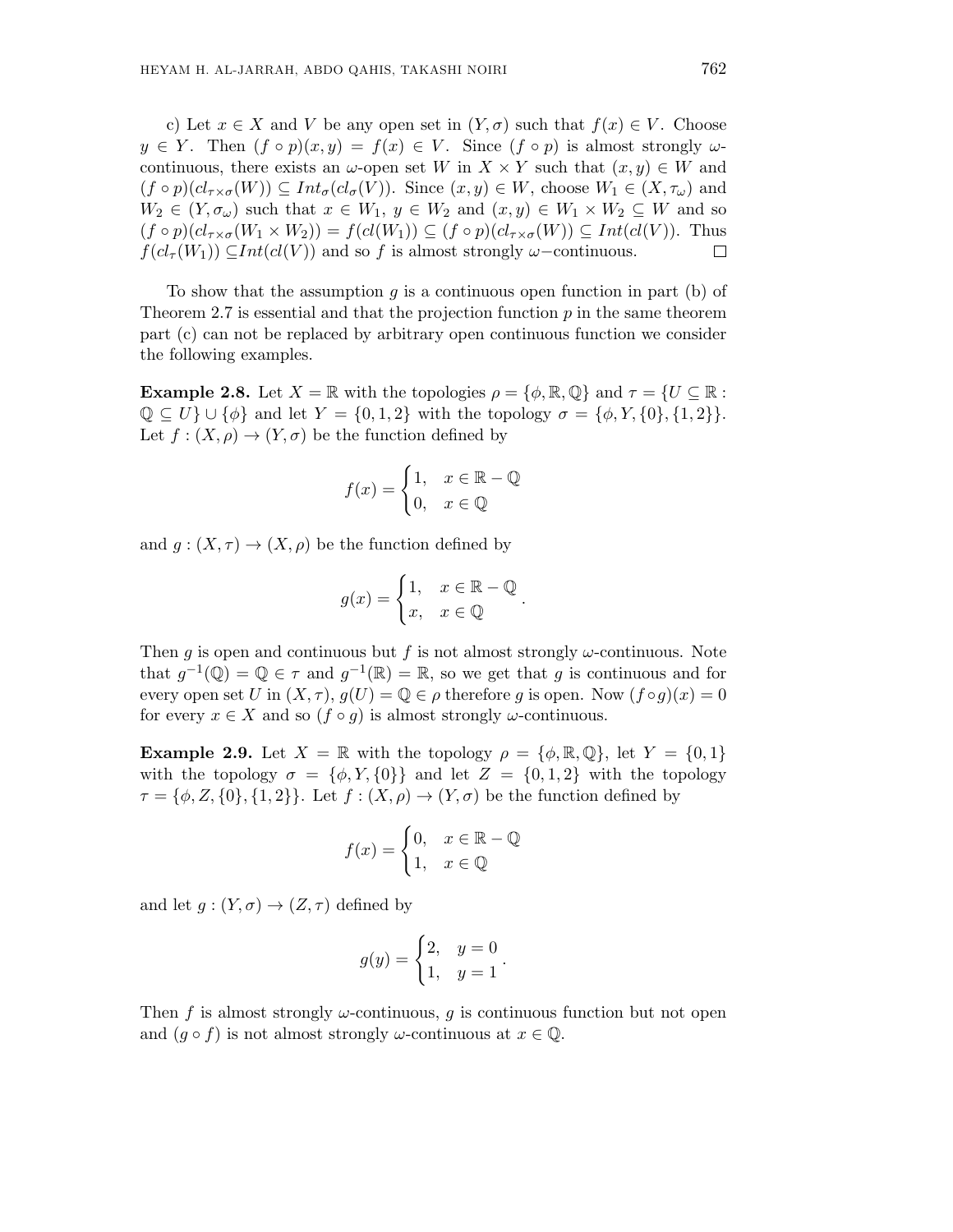**Example 2.10.** Let  $x = \mathbb{R}$  with the topology  $\tau = \{\phi, \mathbb{R}, \mathbb{Q}\}\$  and let  $Y = \{0, 1\}$ with the topology  $\sigma = {\phi, Y, \{0\}}$ . Let  $f : (X, \tau) \to (Y, \sigma)$  be the function defined by

$$
f(x) = \begin{cases} 0, & x \in \mathbb{R} - \mathbb{Q} \\ 1, & x \in \mathbb{Q} \end{cases}
$$

and  $g: (Y, \sigma) \to (Y, \tau_{dis})$  be the identity function. Then f is almost strongly  $\omega$ –continuous function, q is open but not continuous and  $(q \circ f)$  is not almost strongly  $\omega$ -continuous. For every open set V in  $(Y, \sigma)$ ;  $g(V)$  is open in  $(Y, \tau_{dis})$ and  $g^{-1}(\{0\}) \notin \sigma$  and hence is not continuous. To show that  $(g \circ f)$  is not almost strongly  $\omega$ -continuous. Let  $x \in \mathbb{Q} \subseteq X$ ,  $(g \circ f)(x) = g(f(x)) = g(1) =$  $1 \in V = \{1\} \in \tau_{dis}.$  Now for every  $\omega$ -open set W containing x,  $cl(W) = \mathbb{R},$ therefore  $(g \circ f)(cl_{\rho}(W)) = g(f(\mathbb{R})) = g(Y) = Y \not\subset Int(cl(\{1\})) = \{1\}.$ 

**Corollary 2.11.** Let  $\Delta$  be an index set and let  $f_{\alpha}: (X_{\alpha}, \tau_{\alpha}) \to (Y_{\alpha}, \sigma_{\alpha})$  be a function for each  $\alpha \in \Delta$ . If the product function  $f = \prod_{\alpha \in \Delta} f_{\alpha} : \prod X_{\alpha} \to \prod Y_{\alpha}$ is almost strongly  $\omega$ -continuous, then  $f_{\alpha}$  is almost strongly  $\omega$ -continuous for each  $\alpha \in \Delta$ .

**Proof.** For each  $\beta \in \Delta$ , we consider the projections  $p_{\beta}: \prod_{\alpha \in \Delta} X_{\alpha} \to X_{\beta}$  and  $q_{\beta} : \prod_{\alpha \in \Delta} Y_{\alpha} \to Y_{\beta}$ . Then we have  $q_{\beta} \circ f = f_{\beta} \circ p_{\beta}$  for each  $\beta \in \Delta$ . Since f is almost strongly  $\omega$ -continuous and  $q_\beta$  is a continuous open function for each  $\beta \in \Delta$ ,  $q_{\beta} \circ f$  is almost strongly  $\omega$ -continuous by Theorem 2.7 and hence  $f_{\beta} \circ p_{\beta}$ is almost strongly  $\omega$ -continuous. Thus  $f_\beta$  is almost strongly  $\omega$ -continuous by Theorem 2.7 . П

**Proposition 2.12.** Let  $f : (X, \tau) \to (Y_1 \times Y_2, \sigma_1 \times \sigma_2)$  be a function, where  $(X, \tau), (Y_1, \sigma_1)$  and  $(Y_2, \sigma_2)$  are topological spaces. Let  $f_i : (X, \tau) \to (Y_i, \sigma_i)$  be defined as  $f_i = p_i \circ f$  for  $i = 1, 2$  where  $p_i : (Y_1 \times Y_2, \sigma_1 \times \sigma_2) \rightarrow (Y_i, \sigma_i)$  is the projection function. If f is almost strongly  $\omega$ -continuous, then  $f_i$  is almost strongly  $\omega$ -continuous for  $i = 1, 2$ .

**Proof.** Since  $p_i$  is a continuous open function and f is almost strongly  $\omega$ continuous, then by Theorem 2.7,  $f_i = p_i \circ f$  is almost strongly  $\omega$ -continuous for  $i = 1, 2$ .  $\Box$ 

**Theorem 2.13.** Let  $f : (X, \tau) \to (Y, \sigma)$  be an almost strongly  $\omega$ -continuous function. Then the restriction  $f|_A : (A, \tau_A) \to (Y, \sigma)$  is almost strongly  $\omega$ continuous for any subset A of X.

**Proof.** Let  $a \in A$  and V be an open set in  $(Y, \sigma)$  containing  $f(a)$ . Since f is almost strongly  $\omega$ -continuous, there exists an  $\omega$ -open set W in  $(X, \tau)$  such that  $x \in W$  and  $f(cl(W)) \subseteq Int(cl(V))$ . Therefore by Lemma 1.5  $W \cap A \in (\tau_A)_{\omega}$ and  $(f|_A)(cl(W \cap A)) \subseteq Int(cl(V))$ . And the result follows.  $\Box$ 

The following example shows that the converse of the previous theorem is not true in general.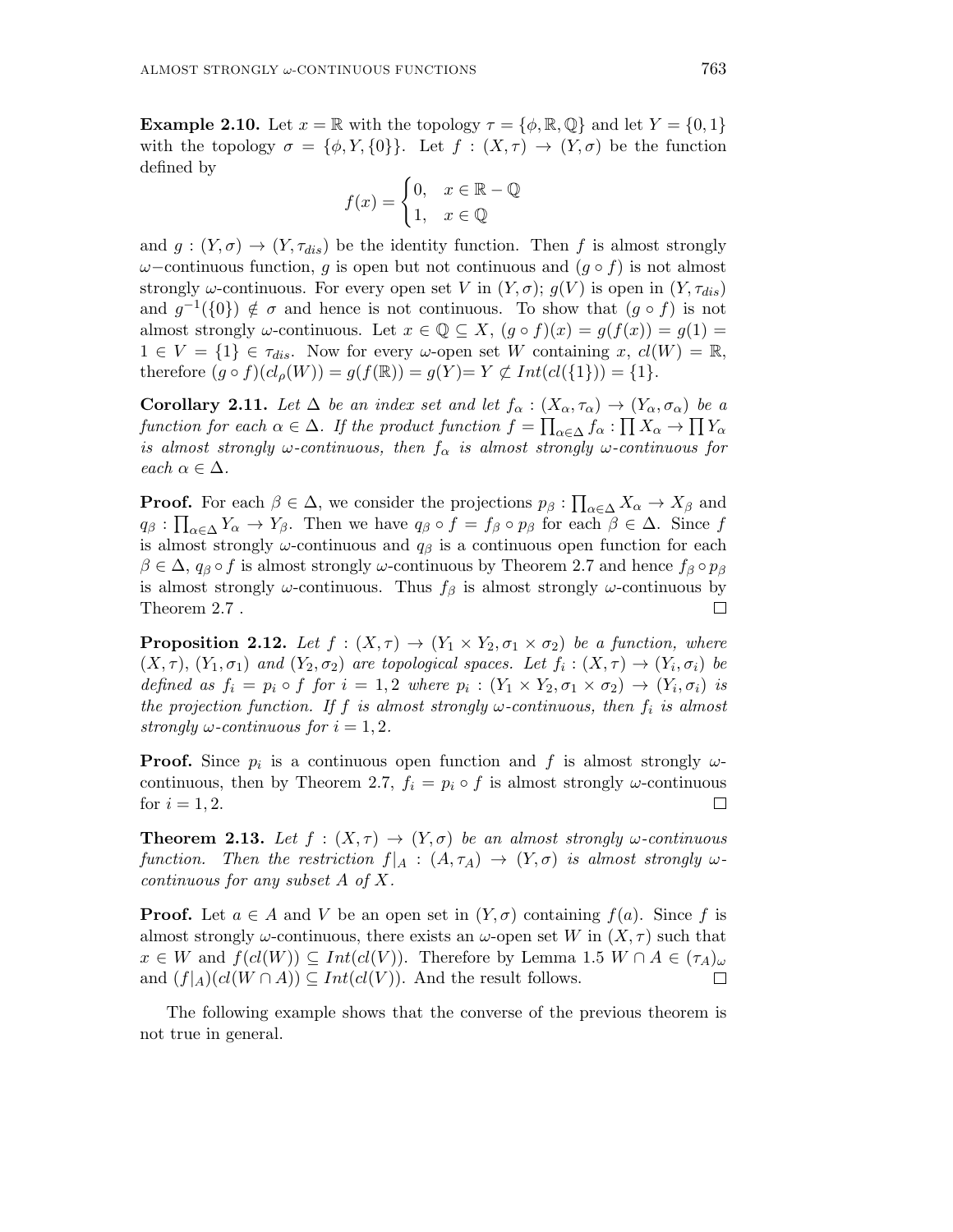**Example 2.14.** Let  $X = \mathbb{R}$  with the topology  $\tau = \{\phi, \mathbb{R}, \mathbb{Q}\}\$  and let  $Y =$  $\{0, 1, 2\}$  with the topology  $\sigma = \{\phi, Y, \{0\}, \{1, 2\}\}\$ . Let  $f : (X, \tau) \to (Y, \sigma)$  be the function defined by

$$
f(x) = \begin{cases} 0, & x \in \mathbb{Q} \\ 1, & x \in \mathbb{R} - \mathbb{Q} \end{cases}
$$

.

Then f is not almost strongly  $\omega$ -continuous, since if we take  $x \in \mathbb{Q}$ , then  $f(x) =$  $0 \in \{0\} \in \sigma$  and for any  $\omega$ -open set W containing x,  $f(cl(W)) = f(\mathbb{R}) =$  $\{0,1\} \not\subset Int(cl(\{0\})) = \{0\}$ . Let  $A = \mathbb{Q}$ . Then  $A \in \tau$  and  $\tau_A = \{\phi, A\}$ . Note that  $(f|_A)(x) = 0$  for every  $x \in A$  and so  $(f|_A)$  is almost strongly  $\omega$ -continuous.

Note that if A is a clopen subset of a space  $(X, \tau)$ . Then  $cl(U \cap A) = cl(U) \cap A$ for every  $U \subseteq X$ .

**Proposition 2.15.** Let  $f : (X, \tau) \to (Y, \sigma)$  be a function and let  $x \in X$ . If there exists a clopen subset A of X containing x and  $(f|_A)$  is almost strongly  $\omega$ -continuous at x, then f is almost strongly  $\omega$ -continuous at x.

**Proof.** Let V be an open set in  $(Y, \sigma)$  containing  $f(x)$ . Since  $(f|_A)$  is almost strongly  $\omega$ -continuous at x, there exists an  $\omega$ -open set W in  $(A, \tau_A)$  such that  $x \in W$  and  $(f|_A)(cl_{\tau_A}(W)) = f(cl_{\tau_A}(W)) \subseteq Int(cl(V))$ . So by Lemma 1.5  $W \in (\tau_A)_{\omega} = (\tau_{\omega})_A$  and there exists an  $\omega$ -open set U in  $(X, \tau)$  such that  $W =$  $U \cap A$ . Therefore W is an  $\omega$ -open set in  $(X, \tau)$  and  $f(cl_{\tau}(W)) = f(cl_{\tau}(A \cap U)) =$  $f(cl_\tau(U) \cap A) = f(cl_\tau(U \cap A) \cap A) = f(cl_\tau(W) \cap A) = f(cl_{\tau_A}(W)) \subseteq Int(cl(V))$ and the result follows.  $\Box$ 

The following example shows that if the set A is  $\omega$ -clopen then the result in proposition 2.15 need not be true.

**Example 2.16.** Let  $f : (X, \tau) \to (Y, \sigma)$  be the function defined in Example 2.14. Then f is not almost strongly  $\omega$ -continuous. Let  $A = \mathbb{R} - \mathbb{Q}$ . Then A is an  $\omega$ -clopen set in  $(X, \tau)$  and  $(f|_A)$  is almost strongly  $\omega$ -continuous. Note that  $(f|_A)(x) = 1$  for every  $x \in A$  so  $(f|_A)(x)$  is almost strongly  $\omega$ -continuous.

#### 3. Basic properties

A space  $(X, \tau)$  is said to be weakly Hausdorff [10] if each point of X is expressed by the intersection of regular closed sets of  $(X, \tau)$  and it is said to be  $\omega^*$ -regular if for every  $\omega$ -open set U and each point  $x \in U$  there exists an open set V such that  $x \in U \subseteq cl(U) \subseteq V$ .

**Theorem 3.1.** Let  $f : (X, \tau) \to (Y, \sigma)$  be a function such that X is  $\omega^*$ -regular and let  $g : (X, \tau) \to (X \times Y, \tau \times \sigma)$  be the graph function of f defined by  $g(x) = (x, f(x))$  for each  $x \in X$ . Then g is almost strongly  $\omega$ -continuous if and only if f is almost strongly  $\omega$ -continuous.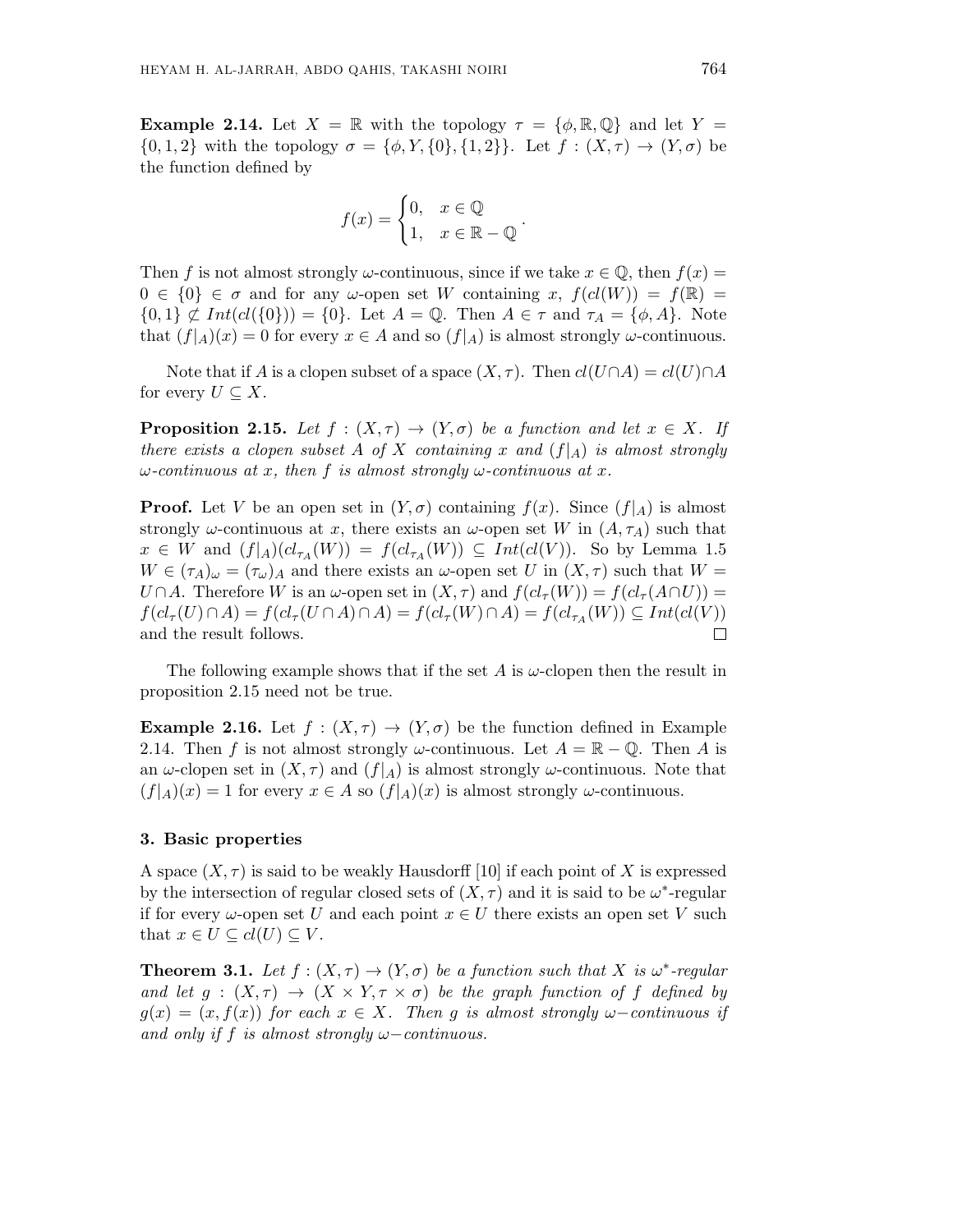**Proof.** Necessity. Suppose that g is almost strongly  $\omega$ -continuous. Let  $x \in X$ and V be an open set in  $(Y, \sigma)$  containing  $f(x)$ . Then  $X \times V$  is an open set of  $X \times Y$  containing  $q(x)$ . Since q is almost strongly  $\omega$ -continuous, there exists an  $\omega$ -open set U in  $(X, \tau)$  containing x such that  $g(cl(U)) \subseteq Int(cl(X \times V))$ . It follows  $Int(cl(X \times V)) = X \times Int(cl(V))$ . Therefore, we obtain  $f(cl(U)) \subseteq$  $Int(cl(V))$ .

Sufficiency. Let  $x \in X$  and W be any open set of  $X \times Y$  containing  $g(x)$ . There exist open sets  $U_1 \subseteq X$  and  $V \subseteq Y$  such that  $g(x) = (x, f(x)) \in U_1 \times V \subseteq Y$ W. Since f is almost strongly  $\omega$ -continuous, there exists an  $\omega$ -open set  $U_2$  in  $(X, \tau)$  containing x such that  $f(cl(U_2)) \subseteq Int(cl(V))$ . Let  $U = U_1 \cap U_2$ , then U is an  $\omega$ -open in  $(X, \tau)$  containing x. Since X is  $\omega^*$ -regular, there exists an open set Z such that  $x \in Z \subseteq cl(Z) \subseteq U$ . Therefore, we obtain  $g(cl(Z)) \subseteq$  $U_1 \times f(U_2) \subseteq Int(cl(W)).$  $\Box$ 

**Theorem 3.2.** If  $f, g : (X, \tau) \to (Y, \sigma)$  are almost strongly  $\omega$ -continuous functions and  $(Y, \sigma)$  is a Hausdorff space, then the set  $E = \{x \in X : f(x) = g(x)\}\$ is  $\theta_{\alpha\omega}$ -closed in  $(X,\tau)$ .

**Proof.** By Theorem 2.5 f,  $g: (X, \tau_{\theta_{\alpha}}) \to (Y, \sigma_{\delta})$  are continuous functions and hence A is closed in  $(X, \tau_{\theta_{ow}})$ . Therefore, A is  $\theta_{ow}$ -closed in  $(X, \tau)$ .  $\Box$ 

**Theorem 3.3.** Let  $f : (X, \tau) \to (Y, \sigma)$  be an almost strongly  $\omega$ -continuous injection. If Y is a Hausdorff (resp. weakly Hausdorff) space, then X is an  $ω$ -Urysohn (resp.  $ω$ -Hausdorff) space.

**Proof.** Let  $(Y, \sigma)$  be Hausdorff and  $x_1 \neq x_2$  for any  $x_1, x_2 \in X$  and there exist disjoint open sets  $V_1$  and  $V_2$  containing  $f(x_1)$  and  $f(x_2)$ , respectively. Since  $V_1$ and  $V_2$  are disjoint, we obtain  $Int(cl(V_1)) \cap Int(cl(V_2)) = \phi$ . Since f is almost strongly  $\omega$ -continuous, for  $i = 1, 2$ , there exists an  $\omega$ -open set  $U_i$  containing  $x_i$ such that  $f(cl(U_i)) \subseteq Int(cl(V_i))$ . It follows from  $cl(U_1) \cap cl(U_2) = \phi$  that X is an  $\omega$ -Urysohn space. Next, let Y be weakly Hausdorff and  $x_1, x_2$  distinct points of X. Then  $f(x_1) \neq f(x_2)$  and there exists a regular closed set V of Y such that  $f(x_1) \notin V$  and  $f(x_2) \in V$ . Since f is almost strongly  $\omega$ -containuous, by Theorem 2.4, there exists an  $\omega$ -open set U containing  $x_1$  such that  $f(cl(U)) \subseteq Y-V$ . Then we have  $x_2 \in f^{-1}(V) \subseteq X - cl(U)$ . This show that  $(X, \tau)$  is  $\omega$ -Hausdorff.  $\Box$ 

For a function  $f:(X,\tau) \to (Y,\sigma)$ , the subset  $\{x,f(x): x \in X\} \subseteq X \times Y$  is called the graph of f and is denoted by  $G(f)$ .

The  $G(f)$  is said to be  $\theta_{\alpha\omega}$ -closed with respect to  $X \times Y$  if for each  $(x, y) \notin$  $G(f)$ , there exists an  $\omega$ -open sets U and V containing x and y, respectively, such that  $cl(U \times V) \cap G(f) = \phi$ . It is easy to see that  $G(f)$  is  $\theta_{\alpha\omega}$ -closed with respect to  $X \times Y$  if and only if for each  $(x, y) \notin G(f)$  there exist  $\omega$ -open subsets  $U \subseteq X$ and  $V \subseteq Y$  containing x and y, respectively, such that  $f(cl(U)) \cap cl(V) = \phi$ .

**Definition 3.4.** A subset S of a space X is said to be quasi  $H_{\omega}$ -closed (resp.  $N_{\omega}$ -closed) relative to X if for every cover  $\{U_{\alpha} : \alpha \in \Delta\}$  of S by  $\omega$ -open sets of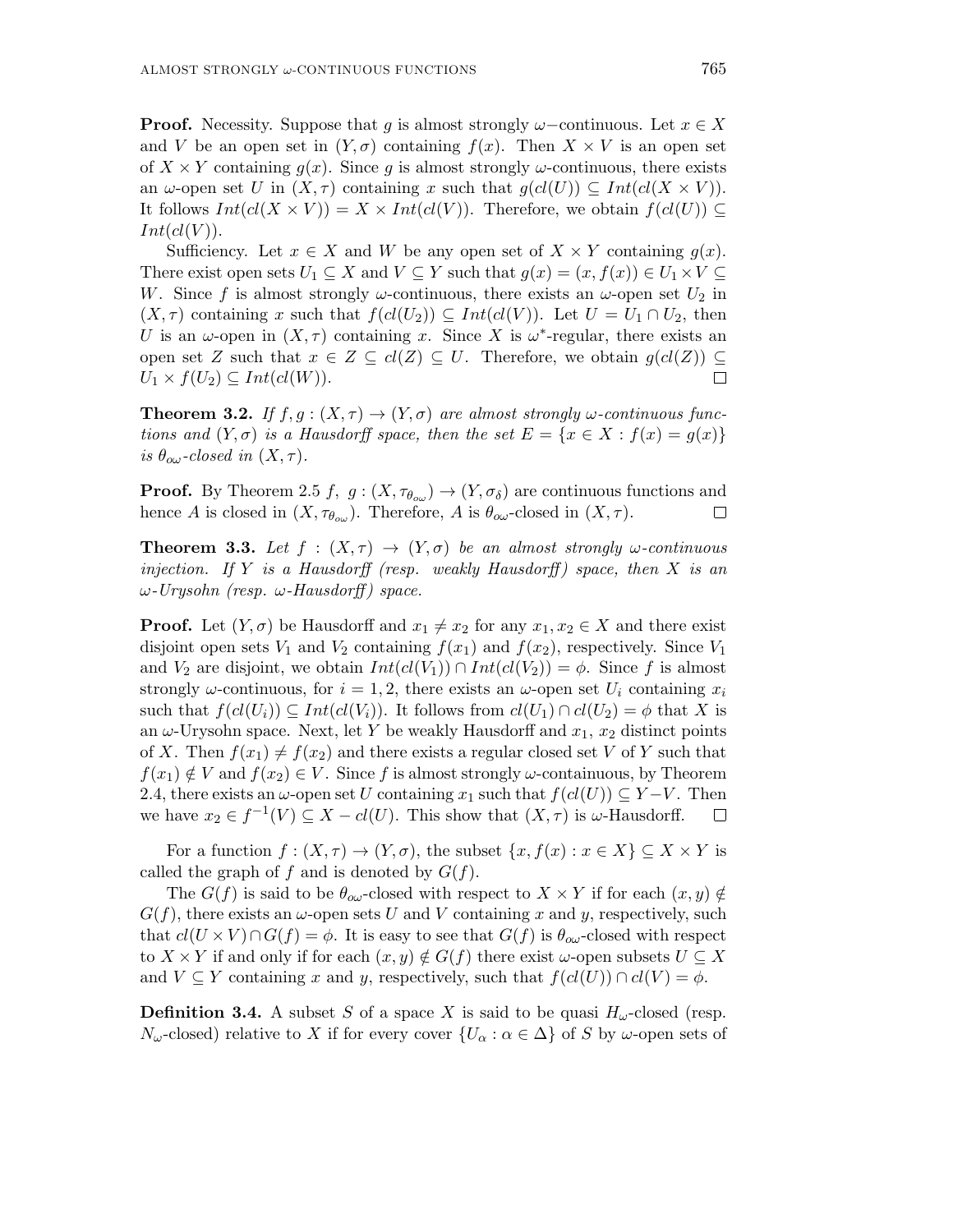X, there exists a finite subset  $\Delta_{\circ}$  of  $\Delta$  such that  $S \subseteq \bigcup \{ cl(U_{\alpha}) : \alpha \in \Delta_{\circ} \}$  (resp.  $S \subseteq \bigcup \{Int(cl(U_\alpha)) : \alpha \in \Delta_\circ\}$ . A space X is said to be quasi  $H_\omega$ -closed (resp. nearly  $\omega$ -compact) if the set X is quasi  $H_{\omega}$ -closed (resp.  $N_{\omega}$ -closed) relative to  $X$ .

**Theorem 3.5.** Let  $f : (X, \tau) \to (Y, \sigma)$  be a function whose graph is  $\theta_{\alpha\omega}$ -closed with respect to  $X \times Y$ . If K is quasi  $H_{\omega}$ -closed relative to Y, then  $f^{-1}(K)$  is  $\theta_{o\omega}$ -closed in X.

**Proof.** Let  $x \in X - f^{-1}(K)$ . For each  $y \in K$ ,  $(x, y) \notin G(f)$  and there exist ω-open sets  $U_y$  and  $V_y$  containing x and y, respectively, such that  $f(cl(U_y)) \cap$  $cl(V_y) = \phi$ . The family  $\{V_y : y \in K\}$  is a cover of K by  $\omega$ -open sets of Y and  $K \subseteq \bigcup (cl(V_u) : y \in K_0)$  for some finite subset  $K_{\circ}$  of K. Put  $U = \bigcap \{U_u : y \in K_0\}$  $K_{\circ}$ . Then U is an  $\omega$ -open set containing x and  $f(cl(U)) \cap K = \phi$ . Therefore, we have  $cl(U) \cap f^{-1}(K) = \phi$  and hence  $x \notin [f^{-1}(K)]_{\theta_{ow}}$ . This shows that  $f^{-1}(K)$ is  $\theta_{\alpha\omega}$ -closed in X.  $\Box$ 

**Theorem 3.6.** If  $f : (X, \tau) \to (Y, \sigma)$  almost strongly  $\omega$ -continuous and K is quasi  $H_{\omega}$ -closed relative to X, then  $f(K)$  is  $N_{\omega}$ -closed relative to Y.

**Proof.** Let  $\{V_{\alpha} : \alpha \in \Delta\}$  be a cover of  $f(K)$  by  $\omega$ -open sets of Y. For each  $x \in K$ , there exists  $\alpha_x \in \Delta$  such that  $f(x) \in V_{\alpha_x}$ . Since f is almost strongly ω-continuous, there exists an ω-open set  $U_x$  containing x such that  $f(cl(U_x)) \subseteq$  $Int(cl(V_{\alpha_x}))$ . The family  $\{U_x : x \in K\}$  is a cover of K by  $\omega$ -open sets of  $(X, \tau)$ and hence there exists a finite subset K<sup>\*</sup> of K such that  $K \subseteq \bigcup_{x \in K^*} cl(U_x)$ . Therefore, we obtain  $f(K) \subseteq f(\bigcup_{x \in K^*} cl(U_x)) \subseteq \bigcup_{x \in K^*} Int(cl(V_{\alpha_x})).$  $\Box$ 

**Lemma 3.7.** If X is nearly  $\omega$ -compact and A is regular closed in X, then A is  $N_{\omega}$ -closed relative to X (and hence quasi  $H_{\omega}$ -closed relative to X).

**Proof.** Let  $\{U_{\alpha} : \alpha \in \Delta\}$  be any cover of A by  $\omega$ -open sets of X. Then  $X = \bigcup \{U_{\alpha} : \alpha \in \Delta\} \cap (X - A)$ . Since  $X - A$  is regular open, it is open and hence  $\omega$ -open. Since X is nearly  $\omega$ -compact, there exists a finite subset  $\Delta_{\circ}$  of  $\Delta$  such that  $X = \left[\bigcup \{Int(cl(U_\alpha)) : \alpha \in \Delta_\circ\}\right] \cup Int(cl(X - A)) = (\bigcup \{Int(cl(U_\alpha)) : \alpha \in \Delta_\circ\}$  $\alpha \in \Delta_o$ )∪(X-A). Therefore,  $A \subseteq \bigcup \{ Int(cl(U_\alpha)) : \alpha \in \Delta_o \}$  and A is  $N_\omega$ -closed relative to X.  $\Box$ 

**Theorem 3.8.** Let  $f : (X, \tau) \to (Y, \sigma)$  be a function and  $(Y, \sigma)$  nearly  $\omega$ compact Hausdorff. Then, the following are equivalent:

- i. f is almost strongly  $\omega$ -continuous.
- ii.  $G(f)$  is  $\theta_{\alpha\omega}$ -closed with respect to  $X \times Y$ .
- iii. If K is quasi  $H_{\omega}$ -closed relative to Y, then  $f^{-1}(K)$  is  $\theta_{\omega}$ -closed in  $(X, \tau)$ .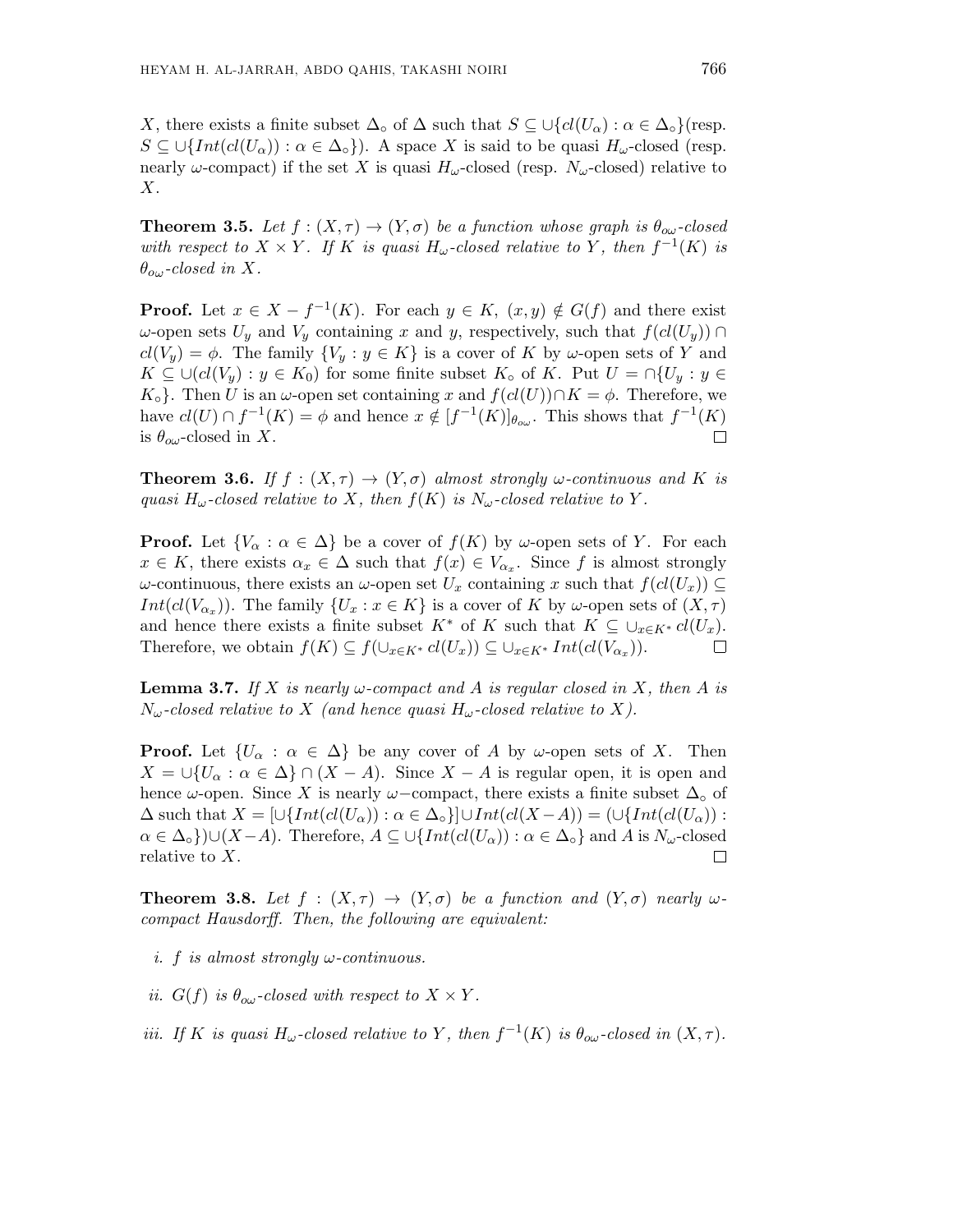**Proof.** (i→ii) Let  $(x, y) \in X \times Y - G(f)$ . Since  $(Y, \sigma)$  is Hausdorff, there exist two open sets V and W such that  $y \in V$ ,  $f(x) \in W$  and  $V \cap W = \phi$ . This gives  $cl(V) \cap Int(cl(W)) = \phi$ . By (i), there exists an  $\omega$ -open set U containing x such that  $f(cl(U)) \subseteq Int(cl(W))$ . Hence  $f(cl(U)) \cap cl(V) = \phi$ , that is,  $G(f)$  is  $\theta_{\rm oo}$ -closed with respect to  $X \times Y$ .

 $(iii\rightarrow iii)$  This follows from Theorem 3.5.

(iii→i) Let  $x \in X$  and V be a regular open subset of Y such that  $f(x) \in V$ . Then  $Y - V$  is a regular closed set and Y is nearly  $\omega$ -compact, by Lemma 3.7 Y – V is quasi  $H_{\omega}$ -closed relative to Y. By (iii)  $f^{-1}(X - V)$  is  $\theta_{\omega}$ -closed in X and  $x \notin f^{-1}(Y - V)$ . Hence there exists an  $\omega$ -open set U containing x such that  $cl(U) \cap f^{-1}(Y - V) = \phi$ . This implies that  $f(cl(U)) \subseteq V$ . Therefore, it follows from Theorem 2.4 that f is almost strongly  $\theta$ -continuous.  $\Box$ 

#### References

- [1] A. Al-Omari, T. Noiri and M.S.M. Noorani, Weak and strong forms of  $\omega$ continuous functions, Internat. J. Math. Math. Sci., vol. 2009, Article ID 174042, 12 pages, 2009.
- [2] K. Al-Zoubi and B. Al-Nashef, The topology of  $\omega$ -open subsets, Al-Manarah, 9 (2003), 169-179.
- [3] S. Bani Melhem and K. Al-Zoubi, Strongly  $\theta_{\infty}^o$ -continuous functions, Master, Yarmouk University, 2012.
- $|4|$  Z. Frolik, *Generalizations of compact and Lindelöf spaces*, Czechoslovak Math. J., 9 (1959), 172-217.
- [5] H. Hdeib,  $\omega$ -closed mappings, Rev. Colomb. Mat., 16 (1982), 65-78.
- [6] H. Hdeib,  $\omega$ -continuous functions, Dirasat, 16 (1989), 136-142.
- [7] T. Noiri, On  $\delta$ -continuous functions, J. Korean Math. Soc., 16 (1980), 161-66.
- [8] J. Porfer and J. Thomas, On H-closed and minimal Hausdorff spaces, Trans. Amer. Math. Soc., 138 (1969), 159-70.
- [9] M. K. Singal and A. R. Singal, Almost continuous mappings, Yokohama Math. J., 16 (1968), 63-73.
- [10] T. Soundararajan, Weakly Hausdorff spaces and the cardinality of topological spaces, General Topology and its Relations to Modern Analysis and Algera. III, Proc. Conf. Kanpur, 1968, Academia, Prague, 1971, 301-306.